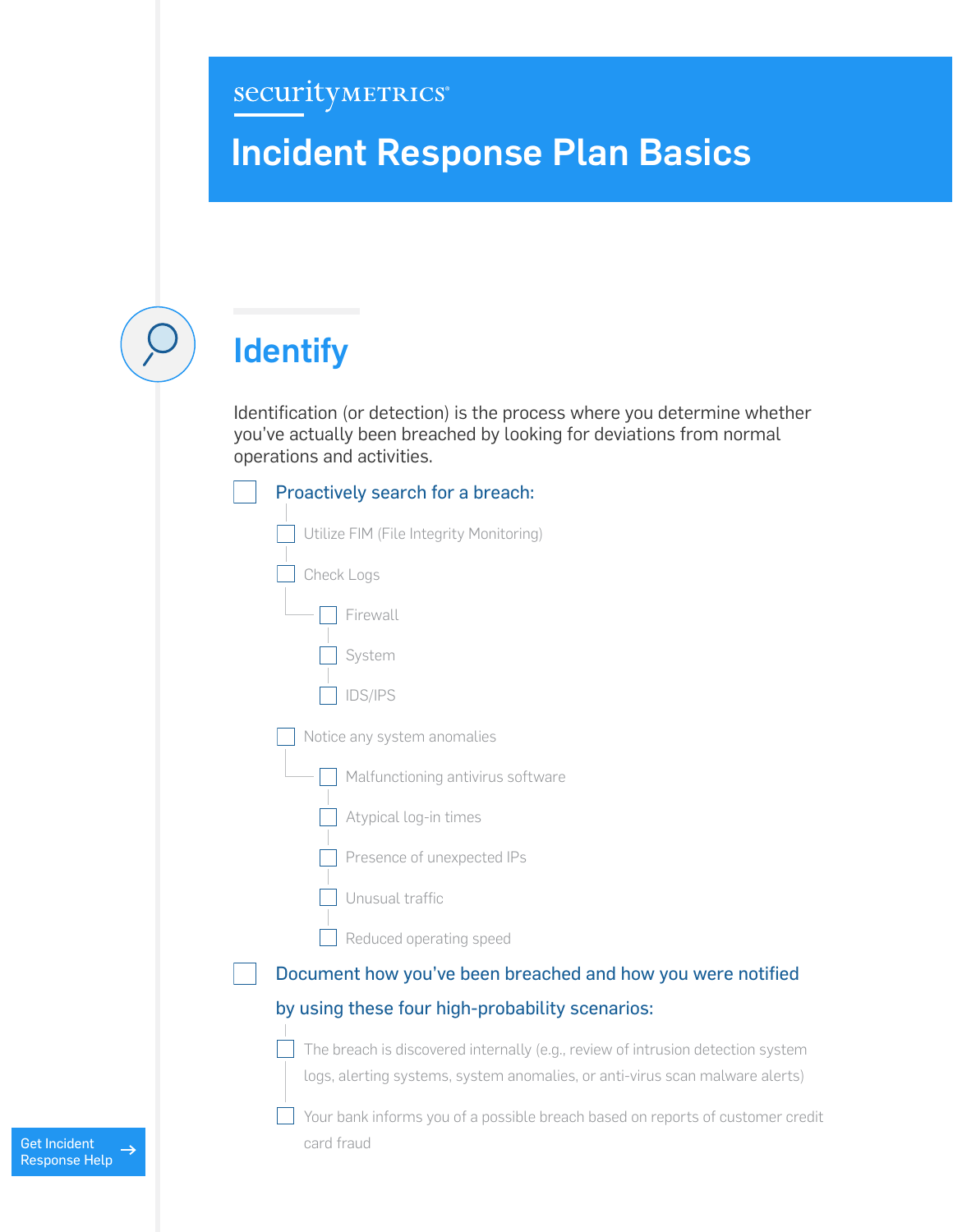Law enforcement discovers the breach while investigating the sale of stolen card information

A customer complains to you because your organization was the last place they used their card before it began racking up fraudulent charges

| <b>Prepare</b>                                                                                                                                    |
|---------------------------------------------------------------------------------------------------------------------------------------------------|
| Preparation often takes the most effort in your incident response planning<br>while being the most crucial step to protect your organization.     |
| Make an Incident Response plan:                                                                                                                   |
| Assign employees specific roles and responsibilities in case of a data breach                                                                     |
| Ensure your employees receive proper training regarding their incident response<br>roles and responsibilities                                     |
| Develop and regularly conduct tabletop exercises                                                                                                  |
| Evaluate your incident response plan                                                                                                              |
| Make adjustments based on staff performance                                                                                                       |
| Ensure that all aspects of your incident response plan (such as training, hardware,<br>and software resources) are approved and funded in advance |
| <b>Update your Business Continuity Plan</b>                                                                                                       |
|                                                                                                                                                   |
| <b>Once You've Been Breached</b>                                                                                                                  |
| When you experience a breach, it's important to get your staff quickly involved in<br>fixing the problem.                                         |

Assemble your Incident Response team

Inform franchisees of your Incident Response Plan (IRP)

Train franchisees of immediate and long-term actions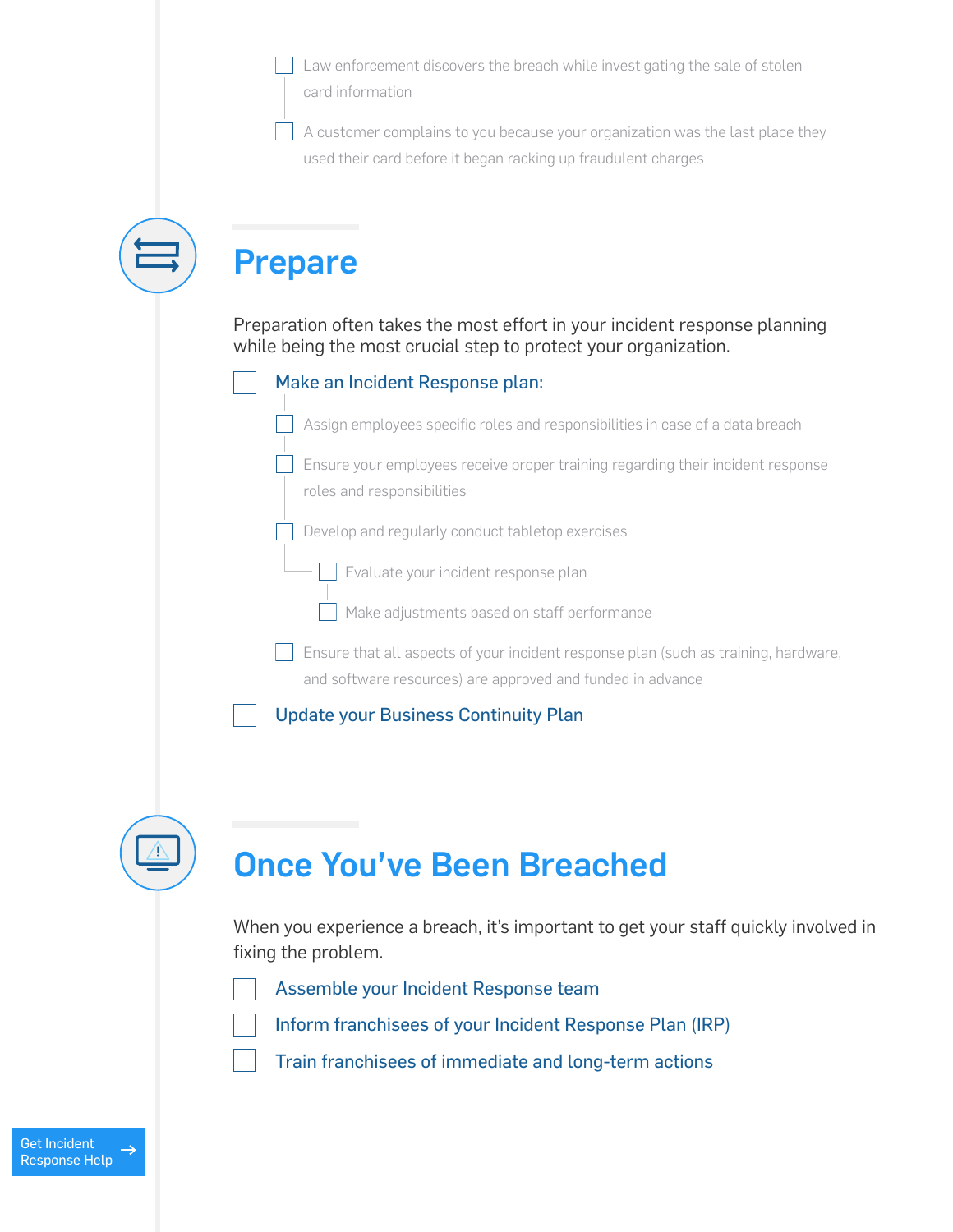

### Preserve Evidence

Preserving the valuable forensic evidence of your data breach is essential for identifying what information was stolen and how to prevent a future breach.

#### When you discover a breach, remember:

- Don't get rid of evidence
- Don't do anything hasty
- Don't wipe and re-install your systems (yet)
- Follow your incident response plan



### Contain the Breach

To contain a breach, you must isolate the affected system(s) to prevent further damage.

- Implement your IRP
- Disconnect from the Internet
- Document the entire incident
- Disable remote access capability and wireless access points
- Change access control credentials (usernames and passwords)
- Segregate all hardware devices in the payment process
- Quarantine instead of deleting (removing) identified malware
- Preserve firewall settings, firewall logs, system logs, and security logs
- Restrict Internet traffic
- Contact your merchant processing bank
- Consider hiring a law firm experienced in managing data breaches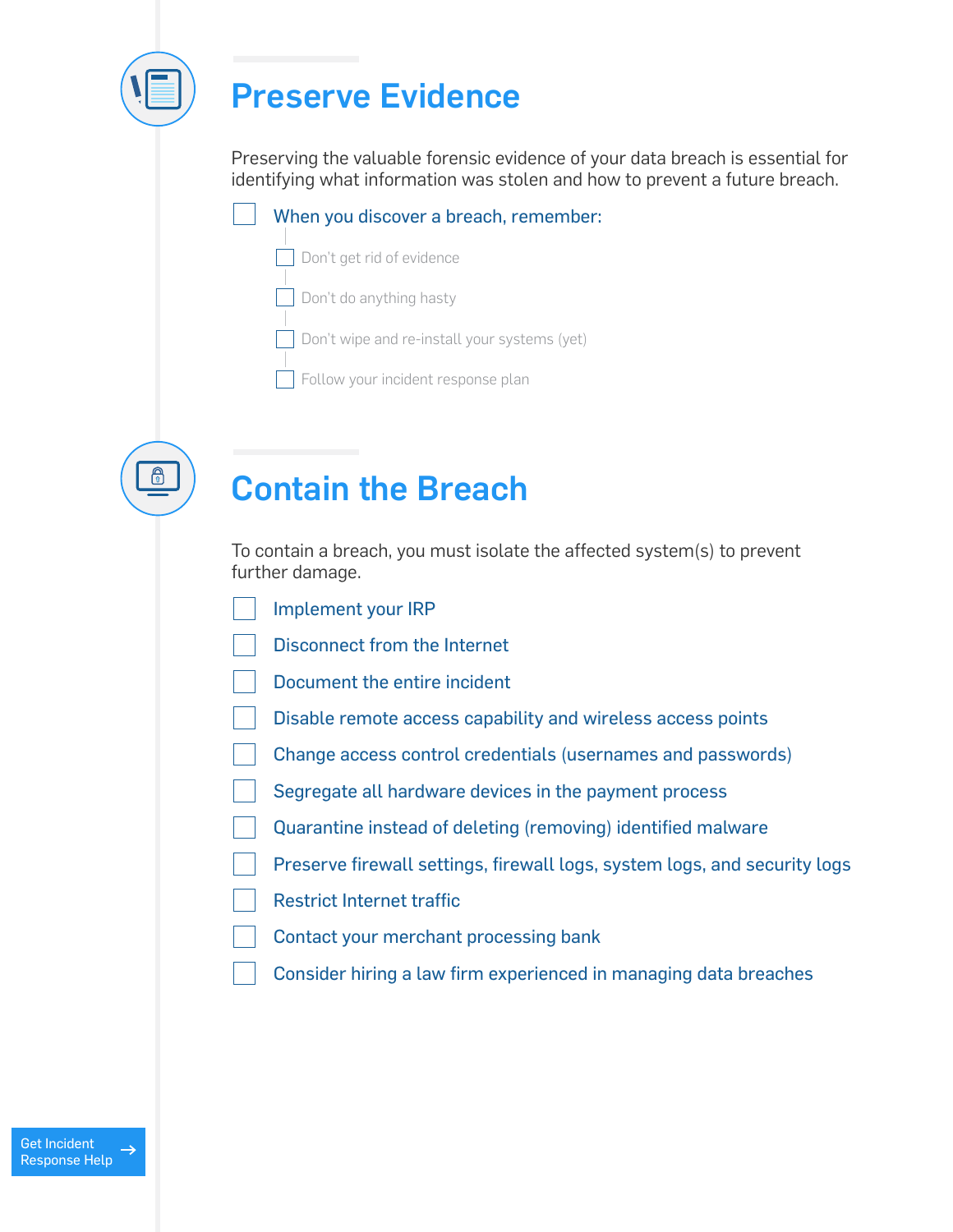

## Consider Public Communication

The public, including those whose information was breached, needs to know quickly the scope of the breach and your plan for remediation.

| Determine how and when notifications will be made                               |  |  |
|---------------------------------------------------------------------------------|--|--|
| Know legislated mandatory time frames                                           |  |  |
| Identify who is responsible for public statements                               |  |  |
| Seek the guidance of your legal counsel                                         |  |  |
| Inform employees not to announce the breach before your<br>company announcement |  |  |
| Craft specific statements about your breach by:                                 |  |  |
| Deciding what type of organization you are                                      |  |  |
| Finding what mandate you should follow                                          |  |  |
| Researching who your target audience is                                         |  |  |
| Publish statements through all or a mixture of:                                 |  |  |
| Social media                                                                    |  |  |
| Email                                                                           |  |  |
| Your website                                                                    |  |  |
| Local newspapers                                                                |  |  |
| News channels                                                                   |  |  |
| Mail                                                                            |  |  |
| Radio announcements                                                             |  |  |

Get Incident  $\rightarrow$ [Response Help](http://www.securitymetrics.com/forensics)